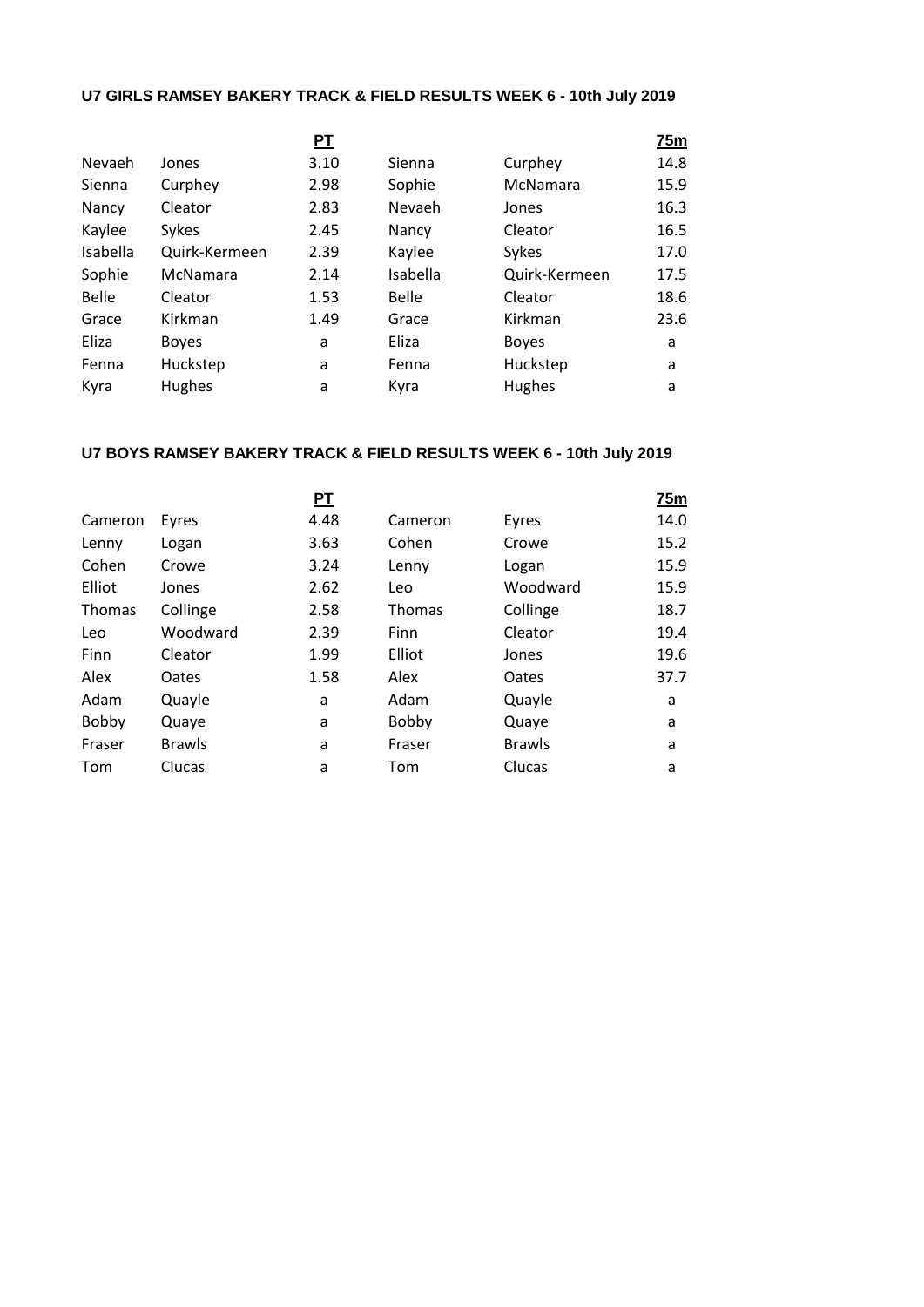| U9 GIRLS RAMSEY BAKERY TRACK & FIELD RESULTS WEEK 6 - 10th July 2019 |                                                                     |        |               |                |      |               |                |        |
|----------------------------------------------------------------------|---------------------------------------------------------------------|--------|---------------|----------------|------|---------------|----------------|--------|
|                                                                      |                                                                     |        |               |                |      |               |                |        |
|                                                                      |                                                                     | 旦      |               |                | 100m |               |                | 600m   |
| Imogen                                                               | Howard                                                              | 2.55   | Issy          | Kennaugh       | 18.4 | Issy          | Kennaugh       | 2.31.1 |
| Issy                                                                 | Kennaugh                                                            | 2.34   | Imogen        | Howard         | 19.2 | Eleanor       | Lyness         | 2.35.9 |
| <b>Bailey</b>                                                        | McMullan                                                            | 2.26   | Eleanor       | Lyness         | 19.9 | Matilda       | <b>Davies</b>  | 2.43.8 |
| Eleanor                                                              | Lyness                                                              | 2.22   | Evelyn        | King           | 20.2 | Lille         | Hope           | 2.45.5 |
| Erin                                                                 | Fox                                                                 | 2.21   | Lille         | Hope           | 20.4 | <b>Bailey</b> | McMullan       | 2.48.1 |
| Lille                                                                | Hope                                                                | 2.01   | <b>Bailey</b> | McMullan       | 20.6 | Eva           | Scott          | 2.53.1 |
| Matilda                                                              | <b>Davies</b>                                                       | 1.89   | Isobel        | Quirk          | 20.6 | Isobel        | Quirk          | 2.55.1 |
| Aalin                                                                | Forgie                                                              | 1.86   | Matilda       | <b>Davies</b>  | 20.7 | Imogen        | Howard         | 2.55.2 |
| Emma                                                                 | Dorricott                                                           | 1.83   | Eva           | Scott          | 20.9 | Lily          | <b>Stark</b>   | 3.03.5 |
| Evelyn                                                               | King                                                                | 1.82   | Amora         | Cannon         | 21.0 | Evelyn        | King           | 3.05.1 |
| Lily                                                                 | <b>Stark</b>                                                        | 1.81   | Erin          | Fox            | 21.2 | Emily         | O'Donnell      | 3.05.8 |
| Louisa                                                               | Oates                                                               | 1.78   | Lily          | <b>Stark</b>   | 22.5 | Louisa        | Oates          | 3.11.4 |
| Una                                                                  | Cleator                                                             | 1.77   | Una           | Cleator        | 23.3 | Jessica       | Jelski         | 3.19.2 |
| Eva                                                                  | Scott                                                               | 1.76   | Louisa        | Oates          | 23.7 | Aalin         | Forgie         | 3.21.5 |
| Isobel                                                               | Quirk                                                               | 1.68   | Jessica       | Jelski         | 24.3 | Emma          | Dorricott      | 3.22.0 |
| Amora                                                                | Cannon                                                              | 1.60   | Emma          | Dorricott      | 26.1 | Erin          | Fox            | 3.24.7 |
| Jessica                                                              | Jelski                                                              | 1.14   | Aalin         | Forgie         | 26.3 | Una           | Cleator        | 3.34.5 |
| Emily                                                                | O'Donnell                                                           | a      | Emily         | O'Donnell      | a    | Amora         | Cannon         | 3.39.5 |
| Inara                                                                | Huckstep                                                            | a      | Inara         | Huckstep       | a    | Inara         | Huckstep       | a      |
| Eva                                                                  | <b>Brew</b>                                                         | a      | Eva           | <b>Brew</b>    | a    | Eva           | <b>Brew</b>    | a      |
|                                                                      |                                                                     |        |               |                |      |               |                |        |
|                                                                      |                                                                     |        |               |                |      |               |                |        |
|                                                                      | U9 BOYS RAMSEY BAKERY TRACK & FIELD RESULTS WEEK 6 - 10th July 2019 |        |               |                |      |               |                |        |
|                                                                      |                                                                     |        |               |                |      |               |                |        |
|                                                                      |                                                                     | 旦      |               |                | 100m |               |                | 600m   |
| James                                                                | Jelski                                                              | 2.80   | James         | Jelski         | 17.3 | James         | Jelski         | 2.13.9 |
| Henry                                                                | Kirkman                                                             | 2.46   | Timothy       | Perry          | 17.8 | Timothy       | Perry          | 2.17.4 |
| Ollie                                                                | Kennaugh                                                            | 2.38   | Kaidan        | Stevens        | 18.1 | Kaidan        | Stevens        | 2.30.9 |
| Kaidan                                                               | <b>Stevens</b>                                                      | 2.29   | Merfyn        | Pritchard      | 18.3 | Ollie         | Kennaugh       | 2.32.6 |
| Timothy                                                              | Perry                                                               | 2.20   | Max           | Meadows        | 19.3 | Jack          | <b>Bullock</b> | 2.33.1 |
| Jack                                                                 | <b>Bullock</b>                                                      | 2.17   | Jacob         | Chestnut       | 19.9 | Max           | Meadows        | 2.34.8 |
| Tobi                                                                 | Duncan                                                              | 2.12   | Ollie         | Kennaugh       | 20.2 | Merfyn        | Pritchard      | 2.45.1 |
| Merfyn                                                               | Pritchard                                                           | 2.09   | Henry         | Kirkman        | 20.3 | Jacob         | Chestnut       | 2.47.3 |
| Jacob                                                                | Chestnut                                                            | 2.07   | Tobi          | Duncan         | 21.0 | Henry         | Kirkman        | 2.51.3 |
| Max                                                                  | Meadows                                                             | 1.99   | Aaron         | Tosh           | 21.8 | Aaron         | Tosh           | 2.53.9 |
| Aaron                                                                | Tosh                                                                | 1.96   | Jack          | <b>Bullock</b> | 21.9 | Tobi          | Duncan         | 2.55.8 |
| Harrie                                                               | Swales                                                              | 1.30   | Harrie        | Swales         | 24.0 | Harrie        | Swales         | 3.01.2 |
| Gabriel                                                              | Huckstep                                                            | a      | Gabriel       | Huckstep       | a    | Gabriel       | Huckstep       | a      |
| Joseph                                                               | Collinge                                                            | a      | Joseph        | Collinge       | a    | Joseph        | Collinge       | a      |
| Malachy                                                              | MCCrossan                                                           |        | Malachy       | MCCrossan      | a    | Malachy       | MCCrossan      |        |
| Oliver                                                               | Dow                                                                 | a<br>a | Oliver        | Dow            | a    | Oliver        | Dow            | a<br>a |
| Orry                                                                 | Teare                                                               |        |               | Teare          |      |               | Teare          |        |
|                                                                      |                                                                     | a      | Orry          |                | a    | Orry          |                | a      |
| Zinzan                                                               | <b>Boyes</b>                                                        | a      | Zinzan        | <b>Boyes</b>   | a    | Zinzan        | <b>Boyes</b>   | a      |